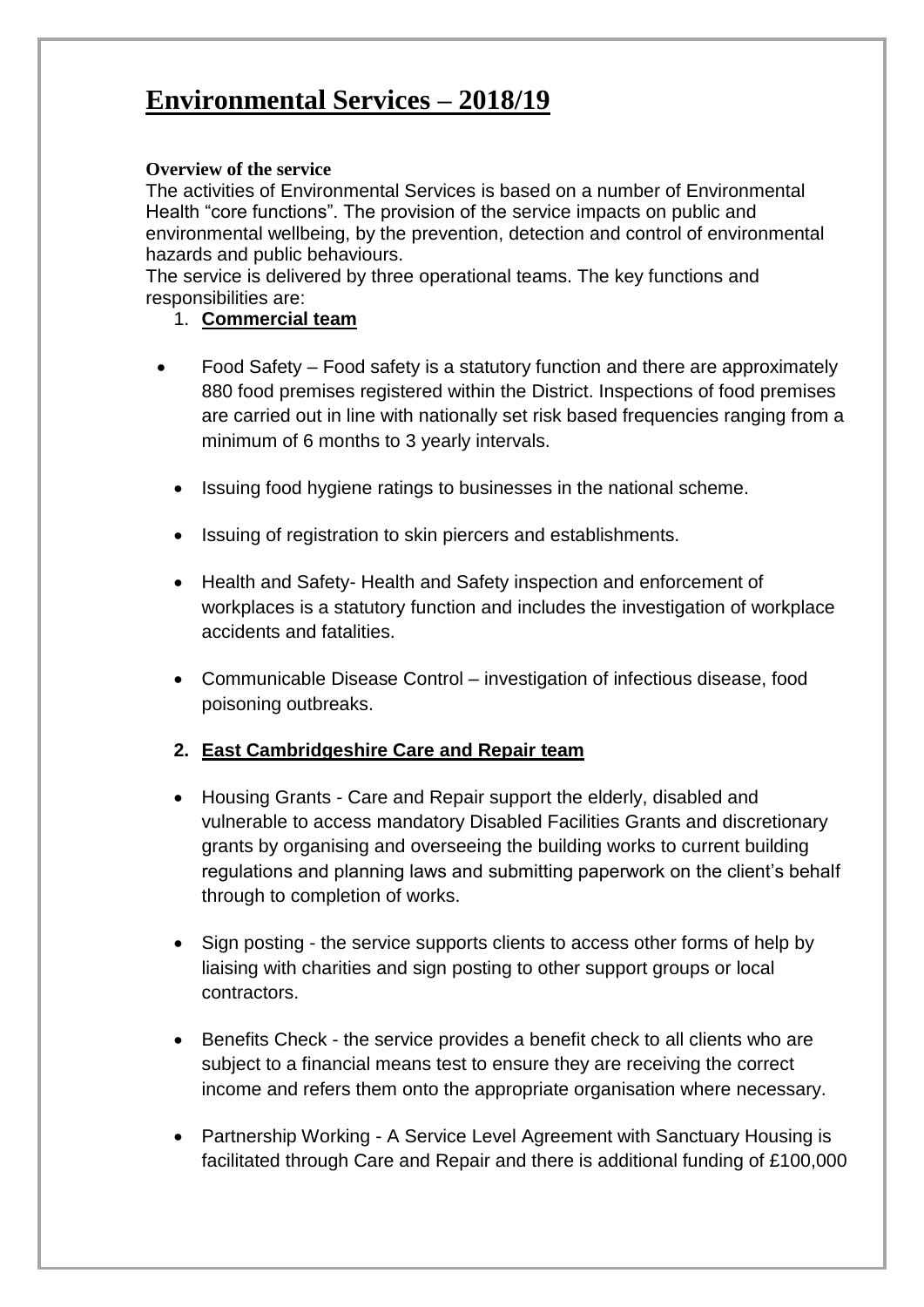from The Sanctuary Group for housing association tenants to access the Mandatory Disabled Facilities Grant.

• Panel Meeting - work in partnership with the Children's and Adults Occupational Therapy teams. Attend Panel meetings for assessing applications for the mandatory Disabled Facilities Grant.

### **3. Domestic Team**

- Private Sector housing conditions/Housing grants and loans The housing officers undertake statutory public health and housing functions, including HMO inspections and mandatory HMO licensing functions. They work with owner occupiers, private landlords and Social housing providers, to protect residents and visitors to the district They are also responsible for the approval of the Council's mandatory disabled facilities grants and private sector discretionary grant service.
- Environmental protection the core function is statutory and relates essentially to the protection of public health and the environment by the regulation and support of individuals and businesses and other services in the following areas; Air quality review and Strategy/Contaminated land/Drainage investigation on private systems/ Environmental Pollution Prevention Control Permits/Pest control advice and enforcement/Private water supply monitoring/ Statutory Nuisance investigation and enforcement (noise, smoke, dust, odour, artificial light)/acting as statutory consultee for larger planning applications and licensing, and stray dog investigations, including out of hours stray dog contract procurement and monitoring.
- Waste Enforcement-The officers undertake statutory waste functions to ensure a clean and safe environment. These include the enforcement of flytipping, littering, dog fouling and abandoned vehicles. Our approach is to work with residents and businesses to ensure compliance and this is primarily achieved through targeted promotions, education and advice. However, where necessary, enforcement will be undertaken.
- Energy Efficiency the energy officer advises homeowners and private landlords about thermal insulation, minimum energy standards, fuel poverty advice and the availability of grants and incentives. This post is externally funded.

All activities stem from legislative requirements, however it is recognised that partnership working with a wide range of external organisations, the provision of advice and guidance, educational and promotional activities, as well as traditional enforcement actions are all designed to; reduce the regulatory burden for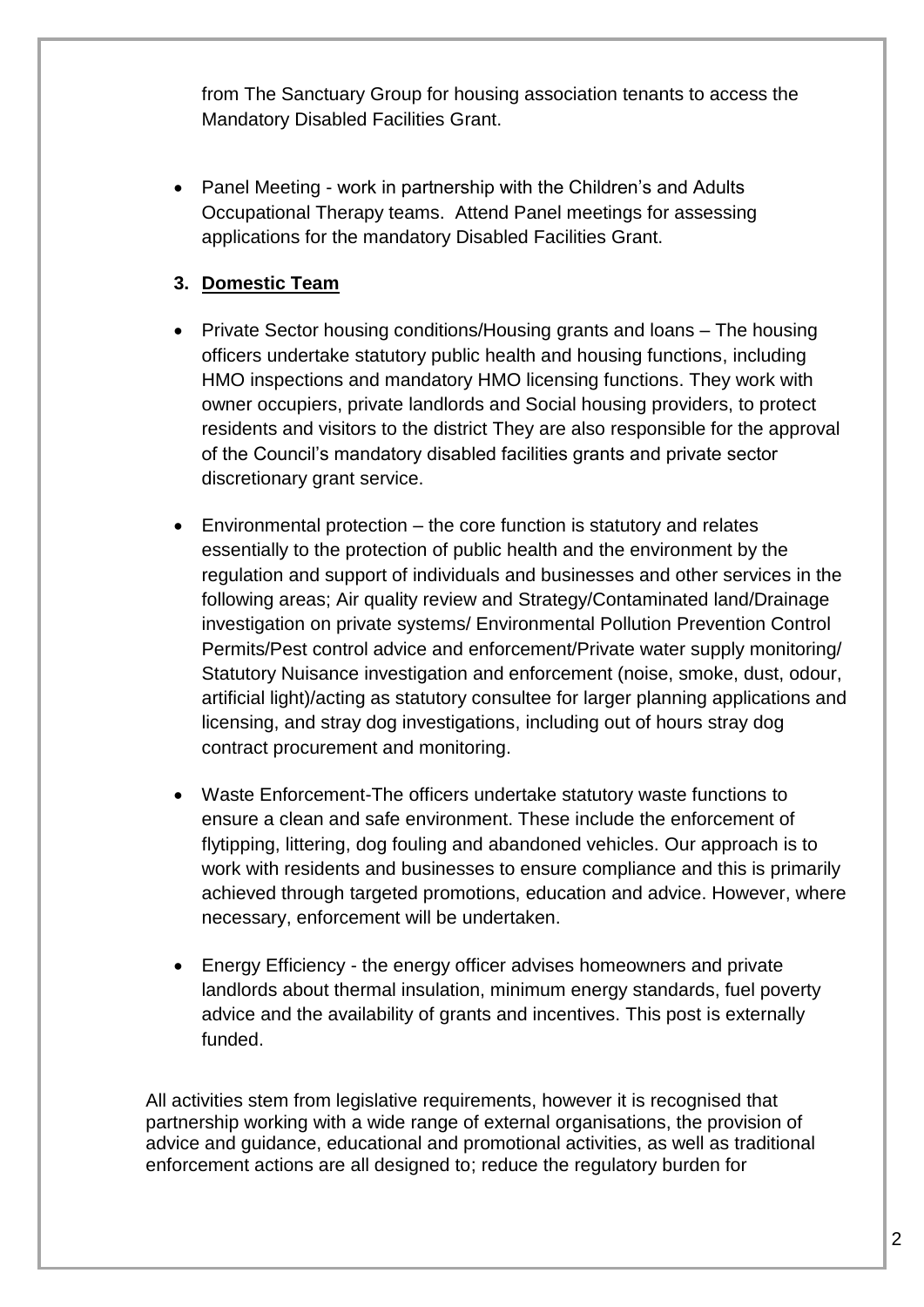businesses, ensure fair trading, support economic recovery and prosperity and protect the public and local environment.

Environmental Services is uniquely positioned to improve individual and public health & wellbeing. It helps reduce health inequalities and provides a lead and coordination on actions by the Council to tackle the wider determinants of health such as; poor housing conditions, environmental quality, working conditions and economic prosperity**.**

### **Cost of service**

The cost to run the service totals £534,307 this amount includes staffing costs, contract costs for the stray dog warden service.

#### **Staffing information**

| <b>Post</b>                                 | <b>Full/Part time</b> | <b>Area of Department</b> |
|---------------------------------------------|-----------------------|---------------------------|
| <b>Environmental Services Manager-</b>      | Full time             | All                       |
| Liz knox                                    |                       |                           |
| Senior Environmental Health                 | Full time (Job Share) | Domestic Team             |
| Officer (EHO) - Karen See/Julia             |                       |                           |
| <b>Atkins</b>                               |                       |                           |
| <b>Trainee Environmental Health</b>         | Full time             | Domestic Team             |
| Officer)-Christopher Smith                  |                       |                           |
| 3 x Technical Officer:                      | 3 x Full time         | Domestic Team             |
| <b>Richard Warren</b>                       |                       |                           |
| Annie Chitambo                              |                       |                           |
| Vacant post                                 |                       |                           |
| Scientific Officer-Peter Ord                | Full time             | Domestic Team             |
| Dog Warden- Jenessa Springhall              | <b>Full Time</b>      | Domestic Team             |
| <b>Administration Officer -Barbara</b>      | Full time             | Domestic Team             |
| <b>Mitcham</b>                              |                       |                           |
|                                             |                       |                           |
| Senior EHO (Commercial) Jenny               | Full time             | <b>Commercial Team</b>    |
| Winslet                                     |                       |                           |
| EHO (Commercial)- Louise Wright             | Part time             | <b>Commercial Team</b>    |
| <b>Graduate EHO-Jenny Clare</b>             | Full time             | <b>Commercial Team</b>    |
| Food Safety Officer- Patricia               | <b>Full Time</b>      | <b>Commercial Team</b>    |
| Christie                                    | Part time             | <b>Commercial Team</b>    |
| <b>Administration Officer-Wendy</b><br>Page |                       |                           |
| Senior Case Worker- Marie                   | Full time             | Care and Repair           |
| <b>Beaumont</b>                             |                       |                           |
| Case Worker-Martine D'Antonio               | Part time             | Care and Repair           |
| Technical Officer-Stephen                   | <b>Part Time</b>      | Care and Repair           |
| Presland                                    |                       |                           |
| <b>Administration Officer-Wendy</b>         | Part time             | Care and Repair           |
| Gammon                                      |                       |                           |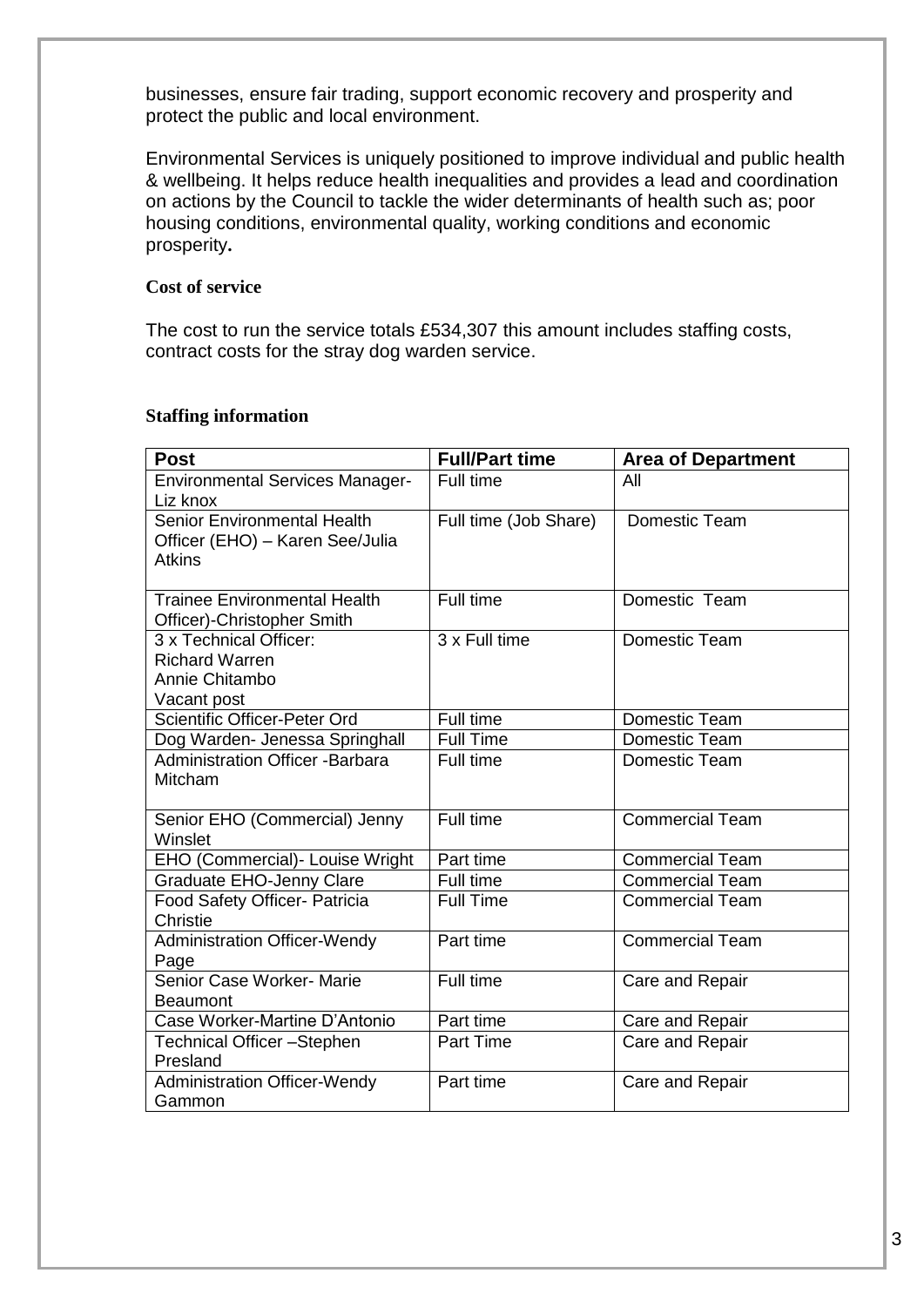| <b>Proposed date</b><br>of decision | <b>Item</b>                                                                                                                      | <b>Service Area</b>                                   | <b>Service</b><br><b>Delivery</b><br><b>Champion</b> | <b>Committee</b>                     |
|-------------------------------------|----------------------------------------------------------------------------------------------------------------------------------|-------------------------------------------------------|------------------------------------------------------|--------------------------------------|
| May/June                            | Countywide<br>adaptations<br><b>Policy</b>                                                                                       | <b>Environmental</b><br><b>Services</b><br>(Domestic) | <b>Carol Sennitt</b>                                 | <b>Regulatory</b><br><b>Services</b> |
| <b>July</b>                         | <b>Warmer</b><br><b>Homes Bid</b>                                                                                                | <b>Environmental</b><br><b>Services</b><br>(Domestic) | <b>Carol Sennitt</b>                                 | <b>Regulatory</b><br><b>Services</b> |
| <b>September</b>                    | <b>Revised</b><br><b>Housing</b><br><b>Enforcement</b><br>Policy to<br>include the<br>extended HMO<br><b>Licensing</b><br>regime | <b>Environmental</b><br><b>Services</b><br>(Domestic) | <b>Carol Sennitt</b>                                 | <b>Regulatory</b><br><b>Services</b> |
| June/July                           | <b>Public Space</b><br>protection<br>Order                                                                                       | <b>Environmental</b><br><b>Services</b><br>(Domestic) | <b>Carol Sennitt</b>                                 | <b>Regulatory</b><br><b>Services</b> |
| May/June                            | <b>Health and</b><br><b>Safety</b><br><b>Enforcement</b><br><b>Policy</b>                                                        | <b>Environmental</b><br><b>Health</b><br>(Commercial) | <b>Carol Sennitt</b>                                 | <b>Regulatory</b><br><b>Services</b> |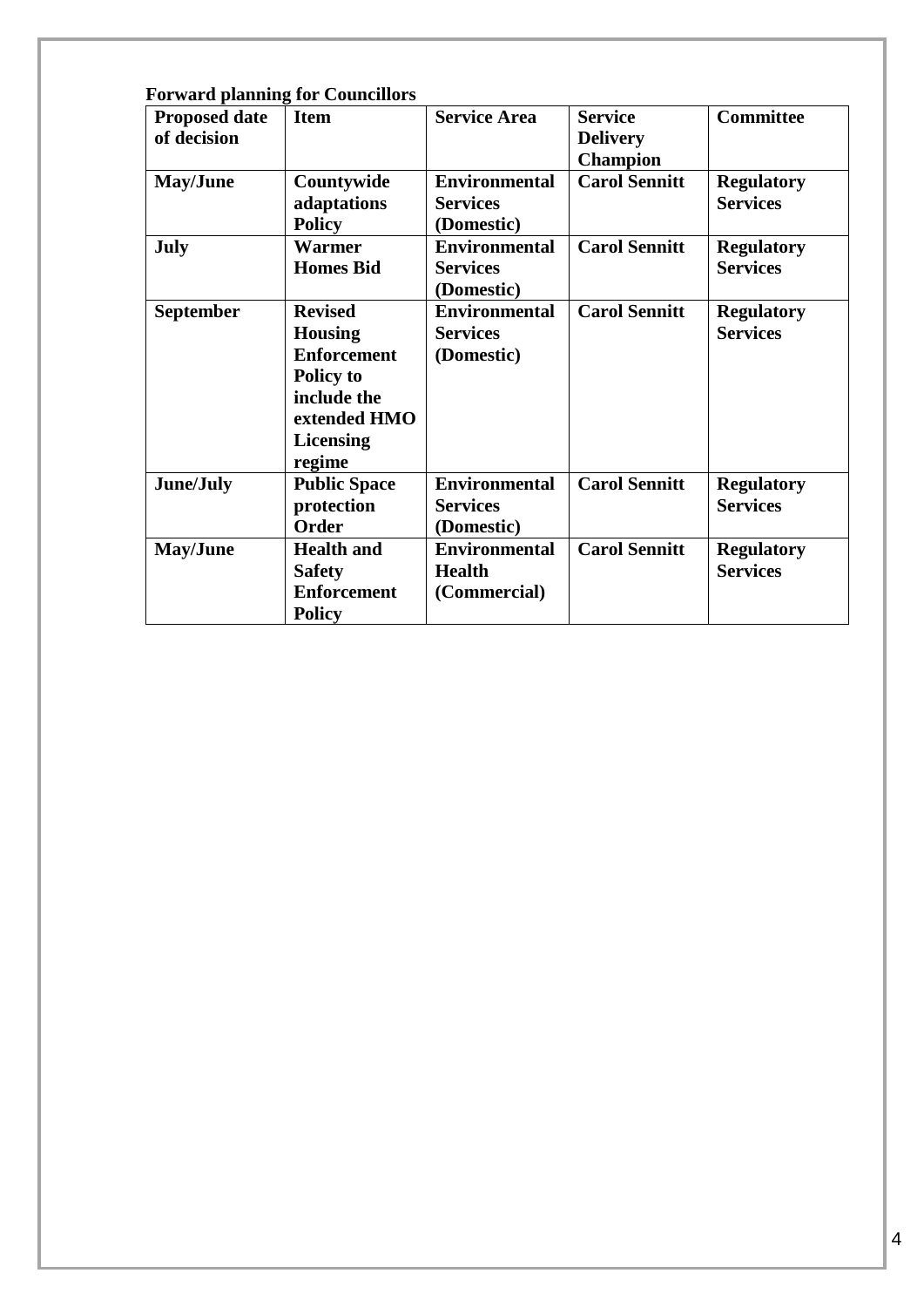#### STRATEGY MAP 2018-2019

**To carry out statutory programmed inspections of businesses to safeguard the health and wellbeing of residents, visitors and employees**

**To consider opportunities to increase income through the provision of added value services**

**To ensure that the residents of ECDC are adequately housed in a dwelling that is safe and suited to their needs**

## **Customers**

**To provide education/advice and information to businesses and ensure compliance**

**To reduce the incidence and effects of pollution and to promote environmental stewardship**

**Trained staff and comprehensive understanding of service by Service Delivery Champions**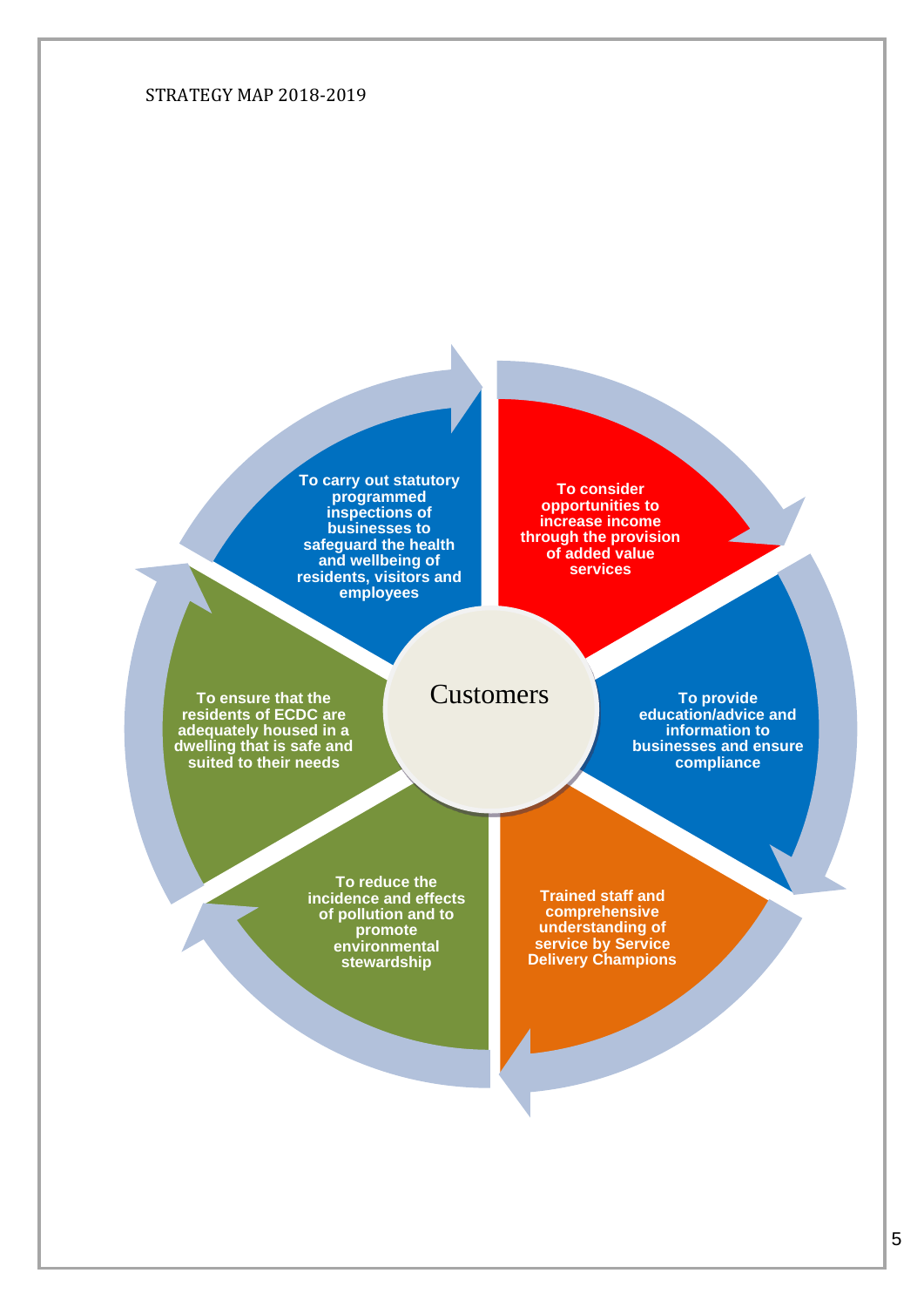e Beaumont- Senior Case Worker **Chox- Environmental Services Manager** 

e Beaumont – Senior Case Worker ine D'Antonio- Case Worker hen Presland-Technical Officer (Care Repair) dy Gammon- Administration Officer ior Environmental Health Officer d Safety Officer ronmental Health Officer duate EHO **Raren See/Julia Atkins - Senior** ronmental Health Officer

estic Team Officers

**Ny Winslet- Senior Environmental** th Officer Safety Officer ronmental Health Officer luate EHO

| <b>Performance</b><br><b>Measure</b>                                                                                                                 | <b>Link to Corporate</b><br><b>Plan Priority</b> | 2018/19 Target<br>and reporting timescale (i.e. 6 monthly or<br>annually)                                                                                                                                                                             | <b>Baseline from previous</b><br>year/output from<br>previous year (17/18) |                                        |
|------------------------------------------------------------------------------------------------------------------------------------------------------|--------------------------------------------------|-------------------------------------------------------------------------------------------------------------------------------------------------------------------------------------------------------------------------------------------------------|----------------------------------------------------------------------------|----------------------------------------|
| To consider opportunities<br>to increase income<br>through the provision of<br>added value services to                                               | A Fantastic Place to<br>Live, Work and Visit     | To Continue to work with Sanctuary Housing and get<br>commitment to provide £100,000 towards disabled<br>adaptations in their stock.                                                                                                                  | £100,000                                                                   | Mario<br>Liz K                         |
|                                                                                                                                                      |                                                  | By the 1 <sup>st</sup> April 2018<br>To Increase fee income for Care and Repair by £10,000.<br>To increase fee income to £93,000 by 1 <sup>st</sup> April 2019.                                                                                       | £120,000 (estimated at this<br>stage)                                      | Mario<br>Marti<br>Stepl<br>and I       |
|                                                                                                                                                      |                                                  | To Introduce a charge of £130 to food businesses for re-<br>rating visits.<br>Estimated target income .£1,500                                                                                                                                         | N/A                                                                        | Wen<br>Seni<br>-Foo<br>Envir           |
| To carry out statutory<br>programmed inspections<br>of businesses to<br>safeguard the health and<br>wellbeing of residents<br>visitors and employees |                                                  | The % of regulatory compliance and monitoring inspections of<br>aspects of the built and natural environment that can have an<br>adverse impact on the quality of the environment or the health<br>and welfare of the population (for the following); |                                                                            | Grad<br>Kare<br>Envir<br>Dom           |
|                                                                                                                                                      |                                                  | 100 % of all permitted industrial processes inspected<br>$\bullet$                                                                                                                                                                                    | 100%                                                                       |                                        |
|                                                                                                                                                      |                                                  | 100 % of large mobile home sites inspected<br>$\bullet$                                                                                                                                                                                               | 100%                                                                       |                                        |
|                                                                                                                                                      |                                                  | 100 % Private water supplies inspected<br>$\bullet$                                                                                                                                                                                                   | 100%                                                                       |                                        |
|                                                                                                                                                      |                                                  | 96% of total air quality data capture obtained<br>$\bullet$                                                                                                                                                                                           | 97%                                                                        |                                        |
|                                                                                                                                                      |                                                  | 75 % of potentially contaminated land that has been<br>remediated                                                                                                                                                                                     | 73%                                                                        |                                        |
|                                                                                                                                                      |                                                  | Demonstrate the Council's compliance with statutory<br>requirements for which the Local Authority is the enforcing<br>authority by undertaking at least 1 project from the Health and<br>Safety Executive's priorities.                               | <b>New</b>                                                                 | Jenn<br>Healt<br>Food<br>Envir<br>Grad |



**East Cambridgeshire** District Council

**East Cambridgeshire District Council**

## **Commitments towards our Vision**

# **Environmental Services Service Delivery Plan 18/19**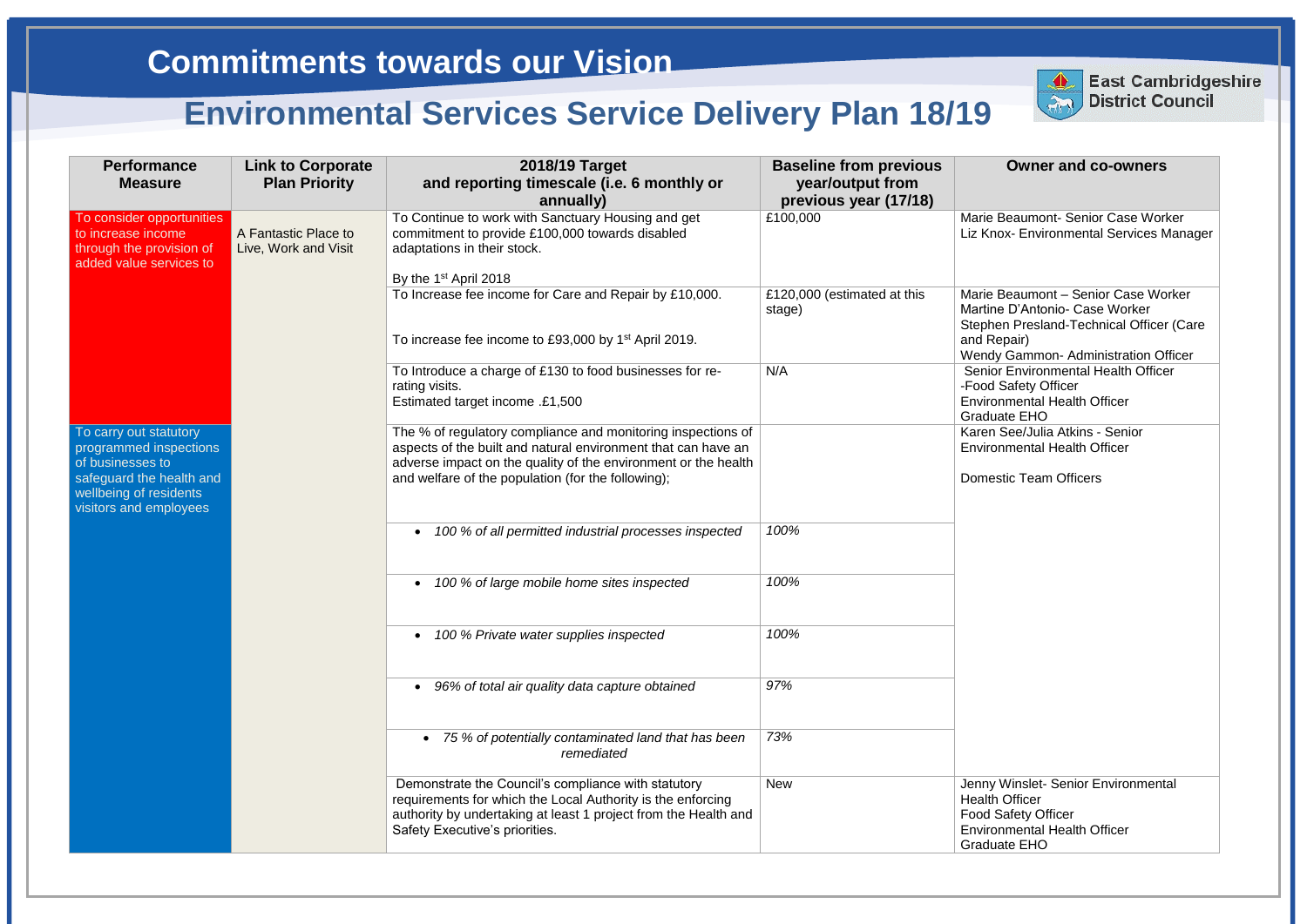ny Winslet- Senior Environmental alth Officer Food Safety Officer Environmental Health Officer duate EHO *100% of all A and B rated food premises 100% (47/40)* Administration Officer

### en See/Julia Atkins - Senior ironmental Health Officer

nestic Team Officers

en See/Julia Atkins – Senior ironmental Health Officer nestic Team Officers

rie Beaumont- Senior Case Worker phen Presland- Technical Officer (Care Repair) tine D'Antonio- Case Worker

nestic Team Officers ie Beaumont- Senior Case Worker phen Presland- Technical Officer (Care Repair) tine D'Antonio- Case Worker

nestic Team Officers

| <b>Performance</b><br><b>Measure</b>                                                                                  | <b>Link to Corporate</b><br><b>Plan Priority</b> | 2018/19 Target<br>and reporting timescale (i.e. 6 monthly or<br>annually)                                                                                                | <b>Baseline from previous</b><br>year/output from<br>previous year (17/18) |                                           |
|-----------------------------------------------------------------------------------------------------------------------|--------------------------------------------------|--------------------------------------------------------------------------------------------------------------------------------------------------------------------------|----------------------------------------------------------------------------|-------------------------------------------|
|                                                                                                                       |                                                  | Demonstrate ECDC's compliance with Statutory requirements<br>of official controls for food and food hygiene. Carry out<br>inspections of (the following);                |                                                                            | Jenr<br>Heal<br>Food<br>Envi<br>Grac      |
|                                                                                                                       |                                                  | 100% of all A and B rated food premises<br>$\bullet$                                                                                                                     | 100% (47/40)                                                               | Adm                                       |
|                                                                                                                       |                                                  | 90% of C and D rated food premises<br>$\bullet$                                                                                                                          | 92% (201/218)                                                              |                                           |
|                                                                                                                       |                                                  | 90% low risk E food premises sent out questionnaires<br>$\bullet$                                                                                                        | 100% (131/131)                                                             |                                           |
|                                                                                                                       |                                                  | 100% of Approved food businesses inspected<br>$\bullet$                                                                                                                  | 100% (7 inspected)                                                         |                                           |
|                                                                                                                       |                                                  | 100% of food businesses contacted within 7 days of<br>$\bullet$<br>sample results being received from the laboratory                                                     | 100% (101 samples)                                                         |                                           |
| To reduce the<br>incidence and effects<br>of pollution and to<br>promote environmental<br>stewardship                 |                                                  | The percentage of requests for advice or statutory<br>investigations and intervention by Officers, resolved within 90<br>days and within 180 days;<br>94% within 90 days | 87%                                                                        | Kare<br>Envil<br>Dom                      |
|                                                                                                                       |                                                  | 98% within 180 days                                                                                                                                                      | 94%                                                                        |                                           |
|                                                                                                                       |                                                  | Undertake a targeted environmental crime promotional<br>campaign aimed at reducing the incidence of fly tipping,<br>littering and dog fouling.<br>By December 2018.      |                                                                            | Kare<br>Envi<br>Dom                       |
|                                                                                                                       |                                                  | Issue 100% of Fixed Penalty Notices in cases where the<br>evidence is sufficient to do so.                                                                               | New target                                                                 |                                           |
| To ensure that the<br>residents of ECDC are<br>adequately housed in a<br>dwelling that is safe<br>and suited to their |                                                  | 65 of Disabled Facilities Grants delivered (DFG's)                                                                                                                       | 110                                                                        | Mari<br><b>Step</b><br>and<br>Mart        |
| needs                                                                                                                 |                                                  | 100% of Minor works Grants approved within 28 days                                                                                                                       | 100% 28                                                                    | Dom<br>Mari<br><b>Step</b><br>and<br>Mart |
|                                                                                                                       |                                                  |                                                                                                                                                                          |                                                                            | Dom                                       |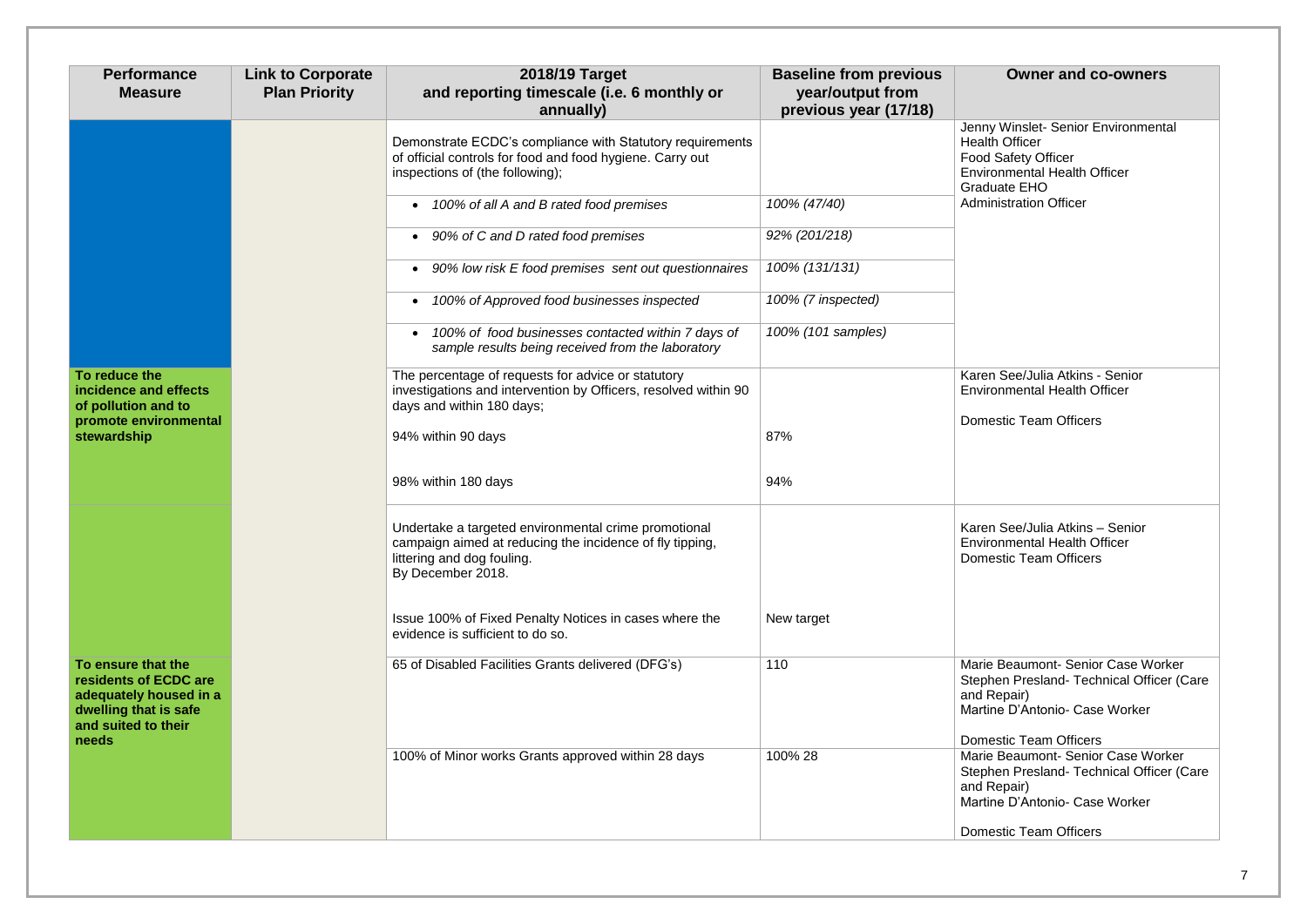rie Beaumont- Senior Case Worker re and Repair) phen Presland- Technical Officer (Care Repair) tine D'Antonio- Case Workier nestic Team Officers

rie Beaumont- Senior Case Worker phen Presland- Technical Officer (Care  $repair)$ tine D'Antonio- Case worker

nestic Team Officers en See/Julia Atkins - Senior ironmental Health Officer

Wyatt Sustainability Officer

Wyatt Sustainability Officer

en See/Julia Atkins -Senior ironmental Health Officer

nestic Team Officers

en See/Julia Atkins - Senior ironmental Health Officer

nestic Team Officers

| <b>Performance</b><br><b>Measure</b>                                                     | <b>Link to Corporate</b><br><b>Plan Priority</b>                     | 2018/19 Target<br>and reporting timescale (i.e. 6 monthly or<br>annually)                                                                                                                                                                                                                                                | <b>Baseline from previous</b><br>year/output from<br>previous year (17/18)                                                                        |                                                   |
|------------------------------------------------------------------------------------------|----------------------------------------------------------------------|--------------------------------------------------------------------------------------------------------------------------------------------------------------------------------------------------------------------------------------------------------------------------------------------------------------------------|---------------------------------------------------------------------------------------------------------------------------------------------------|---------------------------------------------------|
|                                                                                          |                                                                      | The average time from referral to grant approval for DFG's<br>under £10,000 to be within 16 weeks                                                                                                                                                                                                                        | 29 weeks                                                                                                                                          | Mari<br>(Car<br><b>Step</b><br>and<br>Mart<br>Dom |
|                                                                                          |                                                                      | The average time from referral to grant approval for DFG's<br>over £10,000 to be within 32 weeks                                                                                                                                                                                                                         | 48 weeks                                                                                                                                          | Mari<br><b>Step</b><br>and<br>Mart<br>Dom         |
|                                                                                          |                                                                      | Prior to commencement of the new HMO licensing regime<br>provide advice and liaise with landlords to ensure full<br>understanding of the forthcoming statutory changes, to help<br>achieve good compliance levels within required timescales,<br>and reporting to Committee by December 2018 on actions<br>and progress. | <b>New Target</b>                                                                                                                                 | Kare<br>Envi                                      |
|                                                                                          |                                                                      | To submit a bid under the warmer homes grant by September<br>2018                                                                                                                                                                                                                                                        | New target                                                                                                                                        | <b>Nick</b>                                       |
|                                                                                          |                                                                      | To provide energy efficiency advice to 75 households by<br><b>March 2019</b>                                                                                                                                                                                                                                             | 50                                                                                                                                                | <b>Nick</b>                                       |
| To provide<br>education/advice and<br>information to businesses<br>and ensure compliance |                                                                      | To ensure a high standard of service is delivered to all our<br>customers by ensuring that appropriate and timely responses<br>are provided to all formal consultations and enquiries for<br>advice or assistance (for the following)                                                                                    |                                                                                                                                                   | Kare<br>Envi<br>Dom                               |
|                                                                                          |                                                                      | 96% of customer enquiries responded to within 5 days                                                                                                                                                                                                                                                                     | 98%                                                                                                                                               |                                                   |
|                                                                                          |                                                                      | 96% of Planning/Building Regulation consultations<br>responded to within 21 days                                                                                                                                                                                                                                         | 97%                                                                                                                                               |                                                   |
|                                                                                          |                                                                      | 94% of Temporary Event Notice consultations<br>responded to within 3 days                                                                                                                                                                                                                                                | ??%                                                                                                                                               |                                                   |
|                                                                                          |                                                                      | 97% of general Licensing consultations responded to<br>within 28 days                                                                                                                                                                                                                                                    | 97%                                                                                                                                               |                                                   |
|                                                                                          | Delivering a Financially<br>Sound and Well<br><b>Managed Council</b> | Support our customers by organising or being involved in 5<br>promotional activities that engage with local businesses and<br>the public, to build on and encourage good working<br>relationships and assist people to have a better<br>understanding of the role of the Domestic Team.                                  | 4 (stall on market square, radio<br>appearance for Dog Warden,<br>careers fair at Ely Cathedral,<br>attendance at 3 safety zone<br>events in Oct) | Kare<br>Envi<br>Dom                               |